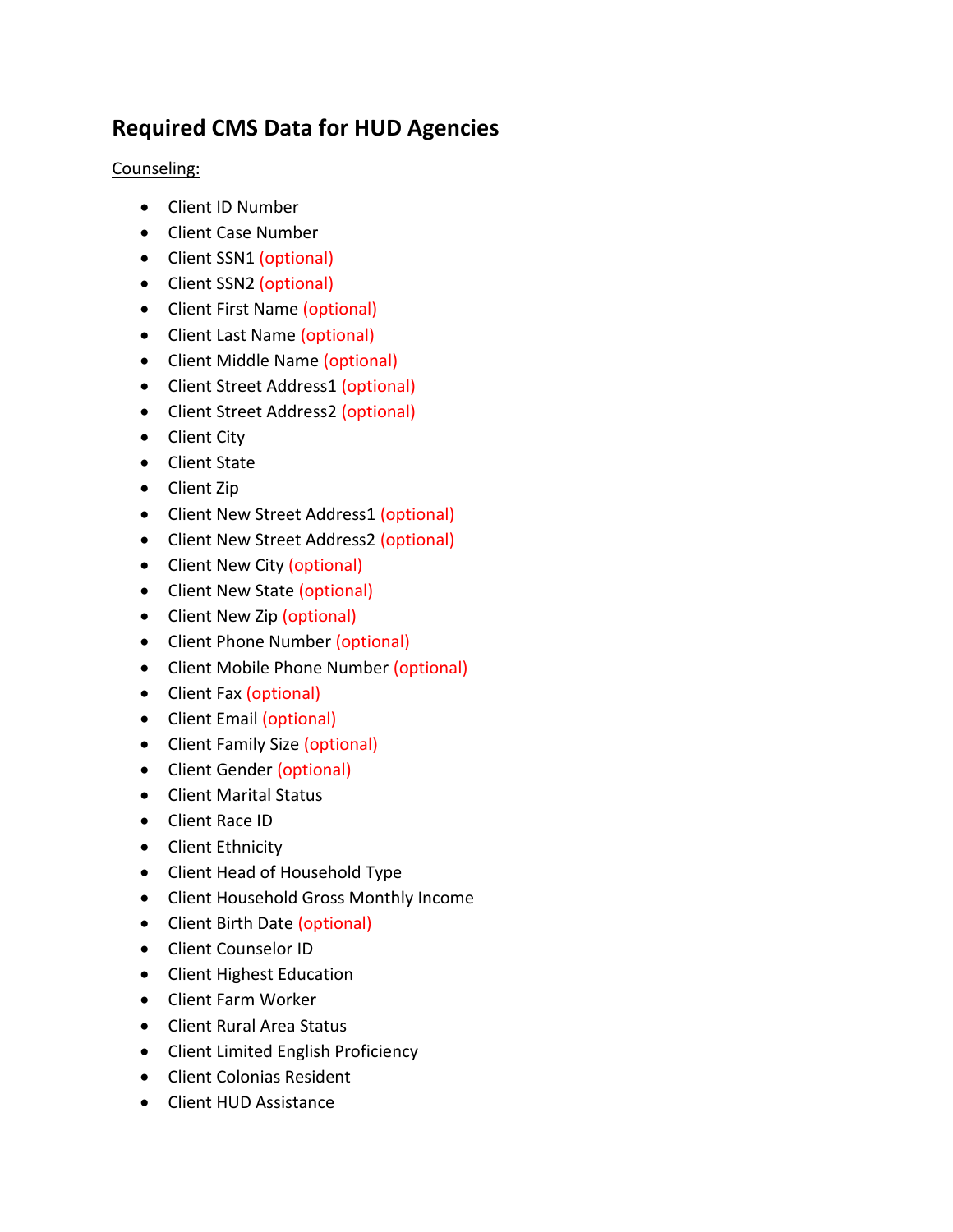- Client Disabled
- Client Dependents Number
- Client Intake Date
- Client Counsel Session Date Start
- Client Counsel Session End Date (optional)
- Client Language Spoken
- Client Session Duration
- Client Counseling Type
- Client Counseling Termination
- Client Counseling Fee (optional)
- Client Attribute HUD Grant
- Client Grant Amount Used (optional)
- Client HECM Certificate (optional)
- Client HECM Certificate Issue Date (optional)
- Client HECM Certificate Expiration Date (optional)
- Client HECM Certificate ID (optional)
- Client Predatory Lending (optional)
- Client Mortgage Type (optional)
- Client Mortgage Type After (optional)
- Client Finance Type Before (optional)
- Client Finance Type After (optional)
- Client First Time Home Buyer (optional)
- Client Discrimination Victim
- Client Mortgage Closing Cost (optional)
- Client Mortgage Interest Rate (optional)
- Client Referred By
- Client Sales Contract Signed (optional)
- Client Job Duration
- Client Credit Score (optional)
- Client Missing Credit Score Reason (optional)
- Client Credit Score Source (optional)
- Client Household Debt
- Client Mortgage Delinquency (optional)
- Client Loan Being Reported (optional)
- Client Second Loan Exists (optional)
- Client Intake Loan Type (optional)
- Client Intake Loan is a Hybrid ARM Loan (optional)
- Client Intake Loan is an Option ARM Loan (optional)
- Client Intake Loan Is Interest Only (optional)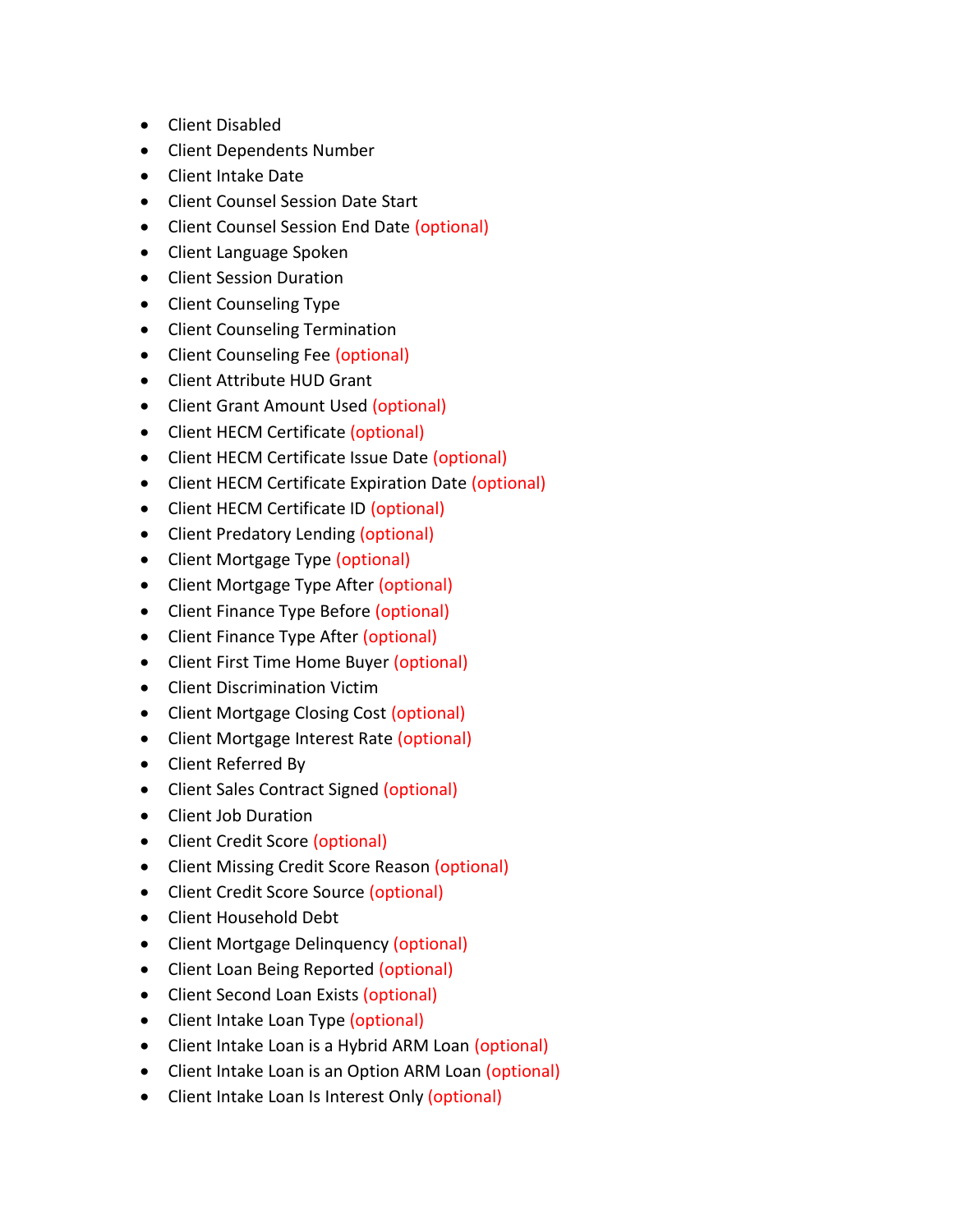- Client Intake Loan is FHA or VA Insured Loan (optional)
- Client Intake Loan is a Privately Held Loan (optional)
- Client Intake Loan has Interest Rate Reset (optional)
- Client Spouse First Name (optional)
- Client Spouse Last Name (optional)
- Client Spouse Middle Name (optional)
- Client Spouse SSN (optional)
- Client Income Level
- Client Purpose of Visit
- Client Activity Type
- 9902 Reporting Quarter (optional)
- Client Impacts (optional)

## Group Sessions

- Group Session ID
- **•** Group Session Counselor ID
- Group Session Title
- Group Session Date
- **•** Group Session Duration
- **Group Session Type**
- Group Session Attribute HUD Grant
- **•** Group Session Activity Type
- Group Session Attendee ID
- Group Session Attendee Fee Amount
- **•** Group Session Attendee Referred By
- Group Session Attendee First Time Home Buyer
- **•** Group Session Attendee Income Level (optional)
- Group Session Attendee Address 1 (optional)
- **Group Session Attendee Address 2 (optional)**
- **•** Group Session Attendee City (optional)
- **•** Group Session Attendee State (optional)
- **Group Session Attendee Zip Code (optional)**
- **•** Group Session Attendee Rural Area Status (optional)
- Group Session Attendee Limited English Proficiency (optional)
- Attendee ID
- Attendee First Name (optional)
- Attendee Last Name (optional)
- Attendee Middle Name (optional)
- Attendee Address 1 (optional)